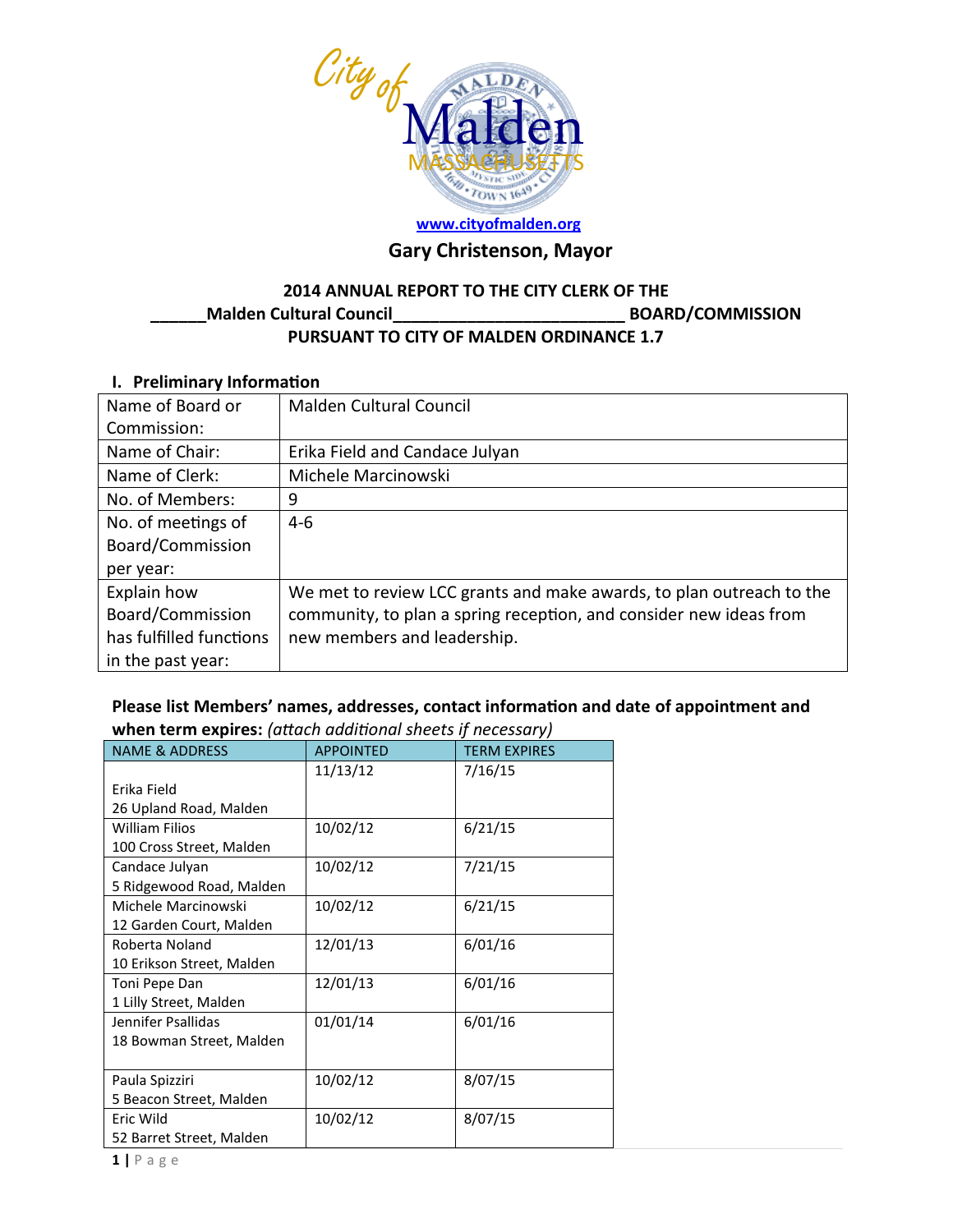### **2. Overview of Board/Commission**

Please issue a **brief** statement about the general purpose and mission of your Board/Commission:

Our main activity is to distribute funds through a competitive grant process allocated to Malden by the Massachusetts Cultural Council.

3. **REVENUE:** Please list the revenue(s) coming into your Board/Commission.

### **NOT APPLICABLE □**

| From City Budget    |          |
|---------------------|----------|
| From State Budget   | \$21,626 |
| From Federal Budget |          |
| <b>Grant Monies</b> |          |
| Licenses/Fees       |          |
| Other               |          |

4. **EXPENDITURES:** Please list the expenditures of your Board/Commission.

### **NOT APPLICABLE □**

**NOT APPLICABLE x**

| Expenditures of         | Explanation |
|-------------------------|-------------|
| <b>Board/Commission</b> |             |
| <b>Personnel Costs</b>  |             |
| <b>Equipment Costs</b>  |             |
| <b>Postal Costs</b>     |             |
| <b>Leasing Costs</b>    |             |
| Other--grants to        | \$21,626    |
| artists                 |             |

5. **ASSETS:** Please list all major assets under the control of your Board/Commission*. (This should include materials, tools, vehicles, equipment and property on hand as of 12/31/13.*

# Asset Value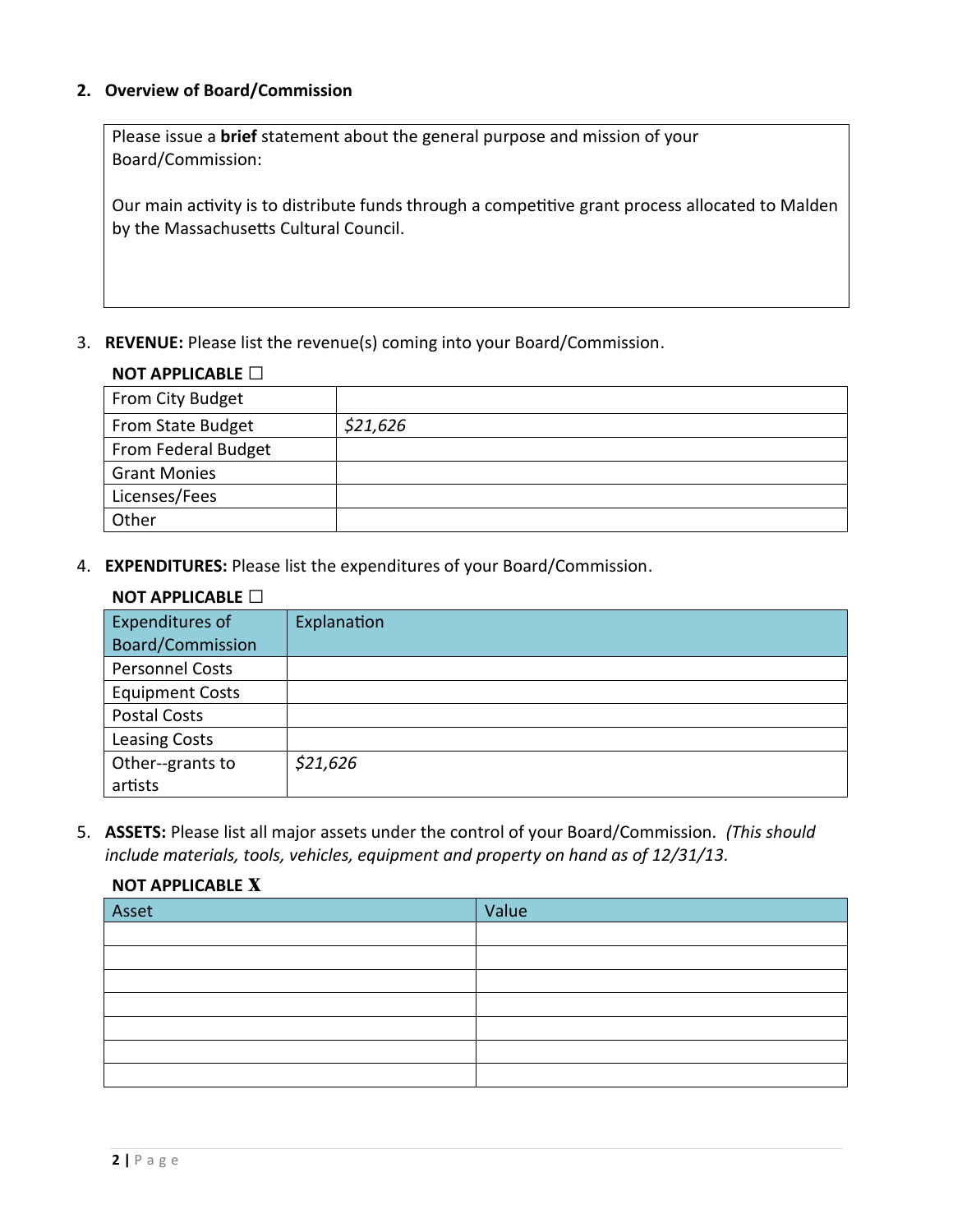6. **PROGRAMS:** Please list all programs under the direction of your Board/Commission. (Please detail where and how these programs originate, i.e. statutory, internal, etc.)

| Program                             | Description                                                                    |  |
|-------------------------------------|--------------------------------------------------------------------------------|--|
| <b>Tommy Rull</b>                   | A musical journey through the years for<br>seniors                             |  |
| <b>YWCA</b>                         | Culture Club                                                                   |  |
| <b>Greg Maichack</b>                | Monet's mirror, art class for adults                                           |  |
| Firebrand                           | Series of concerts for the community                                           |  |
| <b>Malden Reads</b>                 | various programs related to book choice                                        |  |
| <b>Native American Nature Tales</b> | program for children                                                           |  |
| Eileen Herman-Haase                 | Dancing through the decades--program for<br>seniors                            |  |
| Sandy Strate                        | Senior Citizen Roadshows                                                       |  |
| <b>Sharon Santillo</b>              | Family Stories through art--two programs, one<br>for seniors and one for teens |  |
| <b>Richard Clark</b>                | Love Letters--for seniors                                                      |  |
| YMCA of Malden                      | MusicLaunch Guitar--lessons for youth                                          |  |
| <b>Mystic Valley Elder Services</b> | Art+Experience--senior art show                                                |  |
| <b>Marble Collection</b>            | On-line magazine for teen contributors                                         |  |
| American Association for Arab Women | <b>International Women's Day Event</b>                                         |  |
| <b>Housing Families</b>             | Therapeutic Art program for homeless children                                  |  |
| Forestdale School                   | Field trip to Sparky's Puppets                                                 |  |
| Salemwood School                    | Field trip to North Shore Music Theater                                        |  |
| <b>Forestdale School</b>            | Field trip to North Shore Music Theater                                        |  |
| <b>Beebe School</b>                 | Field Trip to Berklee Performance Center                                       |  |
| Ferryway School                     | Field trip to North Shore Music Theater                                        |  |
| <b>Beebe School</b>                 | Field trip to Berklee Performance Center                                       |  |

### **NOT APPLICABLE □**

## 7. **CHALLENGES:** Provide a brief description of three challenges to your Board/Commission.

| 1. | Selecting programs/individuals to fund                    |
|----|-----------------------------------------------------------|
|    |                                                           |
|    |                                                           |
| 2. | Providing support to our grantees                         |
|    |                                                           |
| 3. | Finding meeting dates that work for all the board members |
|    |                                                           |
|    |                                                           |